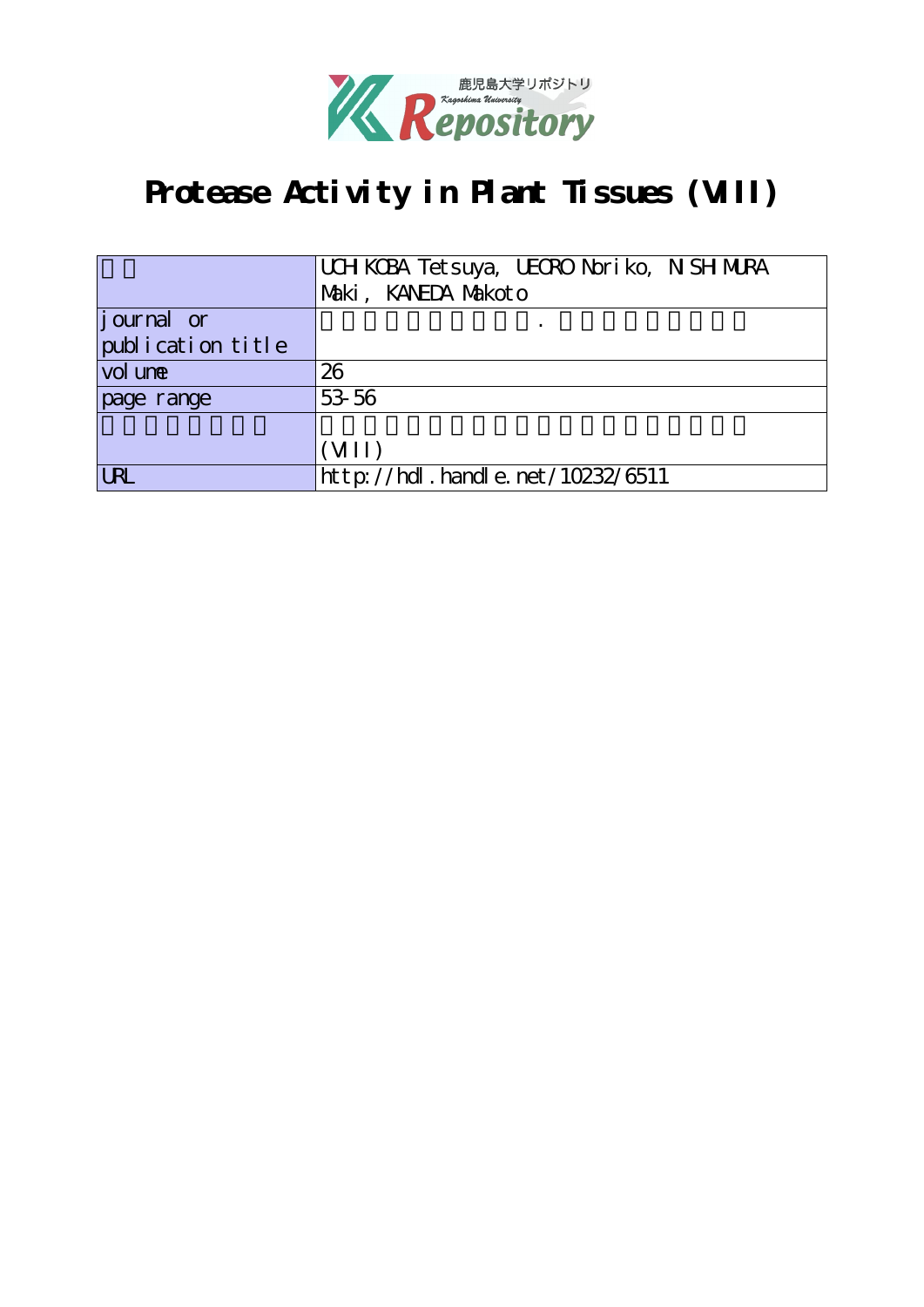# **Protease Activity in Plant Tissues (VIII)**

|                   | UCH KCBA Tet suya, UECRO Nori ko, N SH MURA |
|-------------------|---------------------------------------------|
|                   | Maki, KANEDA Makoto                         |
| journal or        |                                             |
| publication title |                                             |
| vol une           | 26                                          |
| page range        | 53 56                                       |
|                   |                                             |
|                   | (VII)                                       |
| URL               | $ht$ p: //hdl. handle. net /10232/00012477  |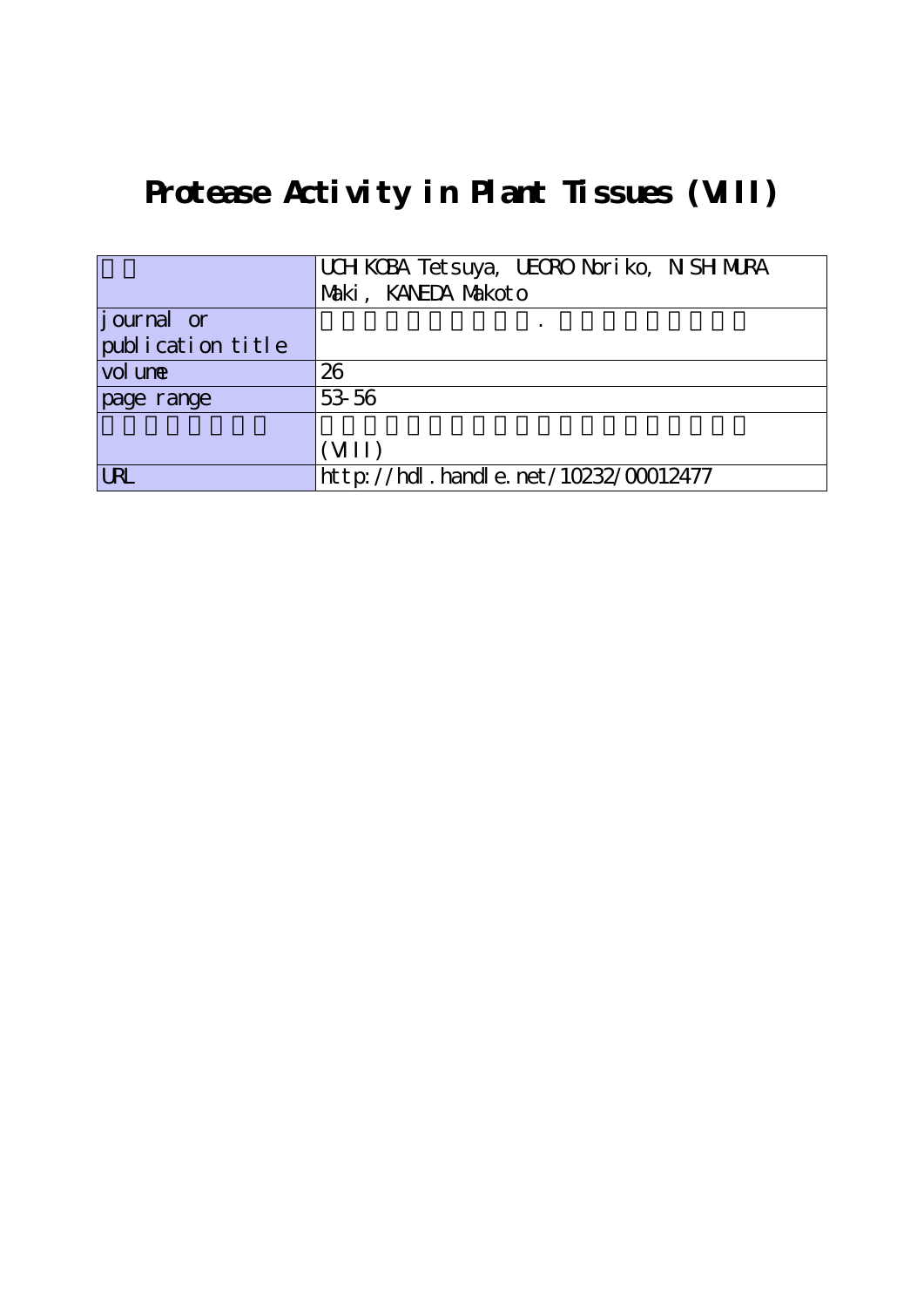Rep. Fac. Sci. Kagoshima Univ. (Math., Phys. & Chem.), No. 26, 53-56, 1993.

### Protease Activity in Plant Tissues (VIII)

Tetsuya UCHIKOBA<sup>1</sup>, Noriko UEORO<sup>1</sup>, Maki NISHIMURA<sup>1</sup>, and Makoto KANEDA<sup>1</sup>

(Received Aug. 2, 1993)

#### Abstract

Casemolytic and 4-nitroanilide hydrolytic activities of various plant tissues were examined. Favorable 4-nitroanilide hydrolytic activity was found in the extracts of rhizome of Freesia, Freesia refracta (Jacq.) Klatt. No attractive caseinolytic activity was found in a series of the present plant tissues.

Key words: plant protease; aminopeptidase; endopeptidase.

#### Introduction

The plant tissues of some species have a remarkable protease activity. The physiological significance of the protease have little known. Typical plant proteases so far isolated have belonged mainly to the cysteine protease group (1). In the plant proteases, enzymatic properties of papain 【EC 3. 4. 22. 21 (2) has been considerably investigated. We recently isolated a cysteine protease: phytolacain (formerly called phytolacin) from sarcocarp of pokeweed, Phytolacca americana (3). The enzyme was different from papain in the substrate specificity for some synthetic substrates (3). The results show that a new type of cysteine proteases are present in other plants. As the continuation of our previous papers (4-10), we attempted the screening test to find a new type plant protease.

#### Experimental

Foliage plants were obtained from flower shops, fruits and cereals were purchased from greengrocers and other plants were collected locally in Kagoshima prefecture. Casein was a product of E. Merck, Darmstadt, West Germany. Ala-PNA, Leu-PNA were obtained from Peptide Institute, Inc.; Osaka. Other reagents were purchased from Wako Pure Chemical Industries Ltd.

 $\bf{1}$ Department of Chemistry, Faculty of Science, Kagoshima University, 1-21-35 Korimoto, Kagoshima 890, Japan.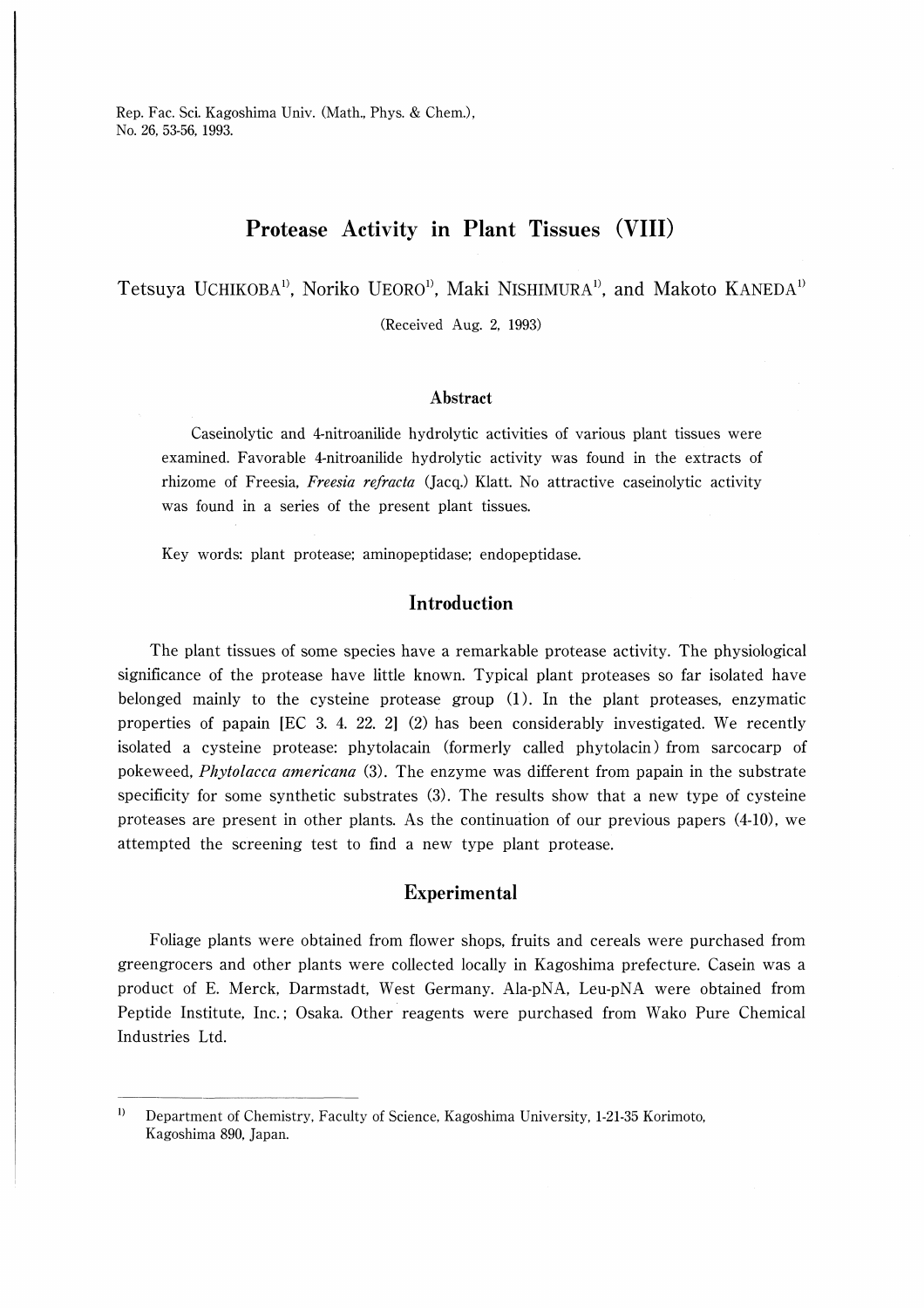Preparation of Sample Solution for Proteolytic Activity Assay-All samples were added to equal weight of 0.067 M phosphate butter, pH 7.3, and homogenated with mixer. The homogenates were filtered through a cotton cloth and centrifuged for 10 min at 3000  $\times$  g. The proteins of the supernatant were precipitated with adding sodium sulfate to 20-25%  $(w/v)$ . The resultant precipitate was collected with centrifugation, and diluted to the point of appropriate concentration for assay with 0.067 M phosphate buffer, pH 7.3.

Assay of Protease-Proteolytic activity was measured by the method of Kunitz (ll) with casein as a substrate. One ml of sample solution was preincubated for  $10$  min at  $30^{\circ}$ , and then added to 1 ml of a solution of 0.067 M phosphate buffer containing 1% (w/v) casein, pH 7.3, at 30. After incubation for 30 min the reaction was terminated by the addition of 3 ml of 5% trichloroacetic acid. After standing for 30 min at room temperature, the precipitate was removed by filtration through Toyo filter paper No. 5C and the absorbancy at 280 nm of the trichloroacetic acid-soluble peptides formed was determined with Hitachi spectrophotometer U-1100.

The rates of enzymatic hydrolysis of 4-nitroanilide substrates were followed spectrophotometrically in 0.067 M phosphate buffer,  $pH$  7.3, at 410 nm with the spectrophotometer.

A unit of activity was defined as that amount which yielded 0.001  $A_{280nm}$  (0.001  $A_{410nm}$ ) unit of change per min in a 1-cm cell under the conditions mentioned above. The specific activity is expressed as the number of enzyme units per 1 ml of juice.

### Results and Discussion

The results of the screening test are shown in Table 1 and Table 2.

Caseinolytic activity was observed in two plants (Table 1). The extracts of rhizome of Common Hyacinth, *Hyacinthus orientailis* L. and leaf of Hyssop, *Hyssopus officinalis* L. had caseinolytic activity. But this activity units were very small compared to the previous data (4-10). Other plant tissues had not any proteolytic activity.

The extracts of four plants hydrolyzed 4-nitroanilide (Table 2). The bulb of Freesia, Freesia refracta (Jacq.) Klatt showed for Ala-PNA and Leu-PNA. The activities for both substrates were the largest compared with the previous data (8). Bulb of Freesia also has a high caseinolytic activity (9). Subsequently the extracts of bead free fruit (drupes), Melia azedarach L. var. japonica Makino and leaf of parsley, *Petroselinum crispum* (Mill.) Nyman ex A.W. Hill strongly hydrolyzed Leu-PNA. The results suggested that the plant tissues contained relatively stable aminopetidases. The *Melia azedarach* L. var. japonica Makino, was found in the west area of Japan. The fruit of Melia azedarach have been used for the treatment of chaps and chilbains in the skin in Japan. The fruits containing large amount of protease were interested, but no enzyme have been so far isolated from Melia azedarach fruit. Therfore, we are proceeding the purification of the protease from the fruits of *Melia* azedarach.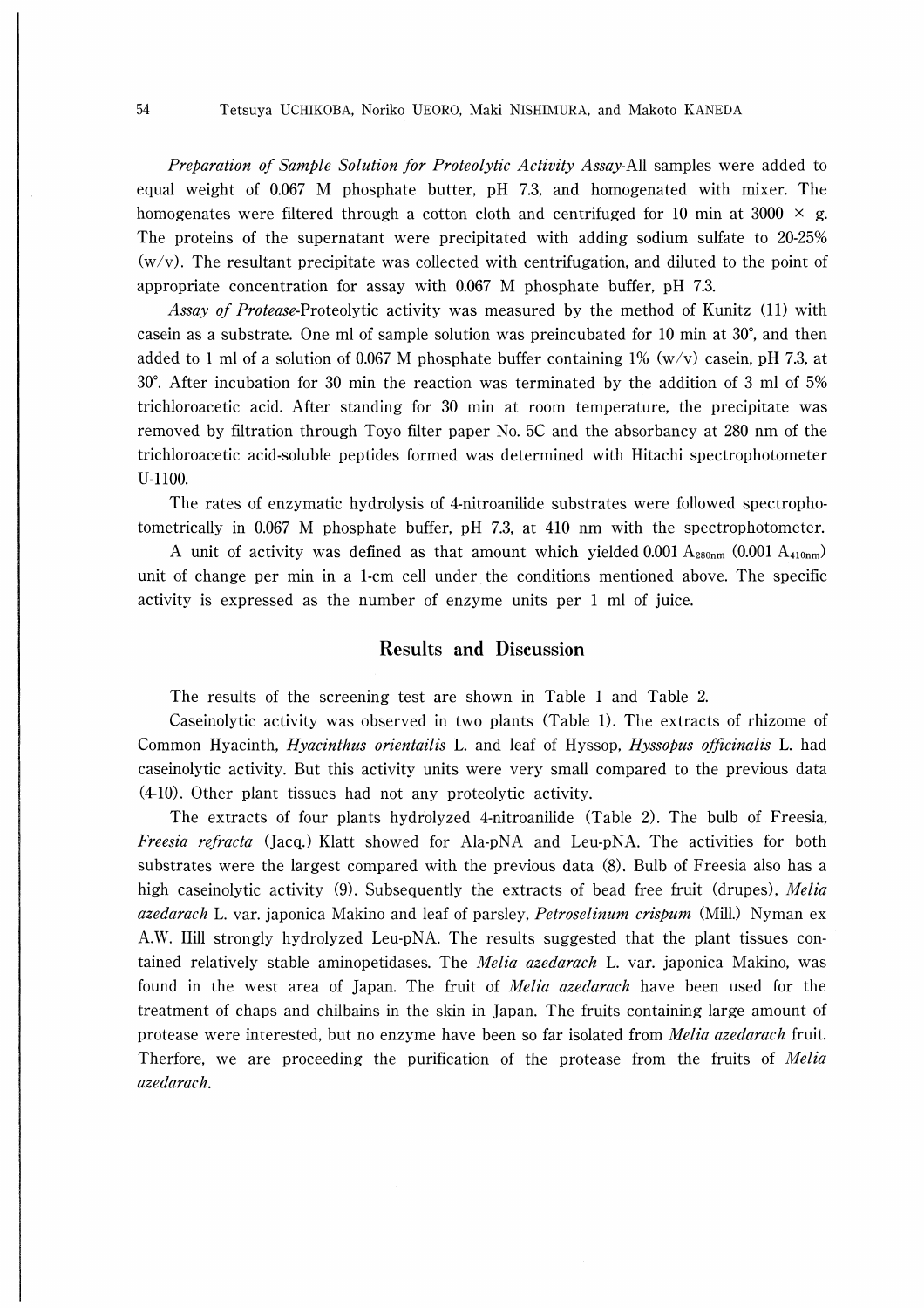| Plant                                                                  | Plant parts    | Activity (Units) |
|------------------------------------------------------------------------|----------------|------------------|
| Akou ( <i>Ficus superba Miq. var. japonica Miq.</i> )                  | Sarcocarp      | $\Omega$         |
| Berugamottominto, Bargamot Mint                                        | Leaf           | $\theta$         |
| (Mentha $\times$ piperita L. var. citrata (J. F. Ehrh.) Briq.)         |                |                  |
| Gama, Common Cat-Tail (Typha latifolia L.)                             | Ear            | $\Omega$         |
| Hisoppu, Hyssop ( <i>Hyssopus officinalis</i> L.)                      | Leaf           | 10               |
| Hiyashinsu, Common Hyacinth                                            | Rhizome        | 8                |
| (Hyacinthus orientailis L.)                                            |                |                  |
| Itarianpaseri, Italian Parsley                                         | Leaf           | $\theta$         |
| (Petroselium crispum "Neapolitanum")                                   |                |                  |
| Jinjyaminto, Red Mint ( <i>Mentha <math>\times</math> gentilis</i> L.) | Leaf           | 0                |
| Komonseiji, Common Sage (Salvia officinalis L.)                        | Leaf           | 0                |
| Komontaimu, Common Thyme (Thymus vulgaris L.)                          | Leaf           | 0                |
| Kurariseiji, Fetid Clary Sage (Salvia sclarea L.)                      | Leaf           | 0                |
| Monaruda, Bee-balm ( <i>Monarda didyma</i> L.)                         | Leaf           | 0                |
| Otomeyuri, Rosy Lily ( <i>Lilium rubellum</i> Baker)                   | Rhizome        | 0                |
| Oregano, Common Marjoram (Origanum vulgare L.)                         | Leaf           | 0                |
| Painappuruseiji, Pineapple Sage (Salvia elegans Vahl)                  | Leaf           | 0                |
| Rubabu, Rhubarb ( <i>Rheum rhabarbarum L.</i> )                        | Leaf           | 0                |
| Soreru, Suiba, Common Sorrel (Rumex acetosa L.)                        | Leaf           | 0                |
| Tsubaki, Common Camellia ( <i>Camellia japonica</i> L.)                | Immature fruit | 0                |

Table 1. Caseinolytic Activity of Extracts from Plant Tissues

Table 2. 4-Nitroanilide Hydrolytic Activity of Extracts from Plant Tissues

| Plant                                                                  | Plant parts | Leu-pNA | Activity (Units)<br>Ala-pNA |
|------------------------------------------------------------------------|-------------|---------|-----------------------------|
| Furiijia, Freesia ( <i>Freesia refracta</i> (Jacq.) Klatt)             | Bulb        | 605     | 1.470                       |
| Paseri. Parsley<br>(Petroselinum crispum (Mill.) Nyman ex A.W. Hill)   | Leaf        | 190     | 18                          |
| Sendan. Bead Tree<br>( <i>Melia azedarach L. var. japonica</i> Makino) | Sarcocarp   | 40      | 14                          |
| Tingensai ( <i>Brassica rape var. chinensis</i> )                      | Leaf        | 24      | 24                          |

#### References

- 1. Kaneda, M. (1993). In Tanpakushitsu-bunkaikouso (in Japanese, Tsuru, D. and Funatsu, M., eds.), Vol. 2, pp. 145-180, Gakkai Shuppan, Tokyo.
- 2. Arnon, R. (1970). In Methods in Enzymology (Perlmann, G.E. & Lorand, L, eds.) 19, 226-244, Academic Press, New York.
- 3. Kaneda, M., Izumi, S., Fukuda, T., Uchikoba, T. & Tominaga, N. (1988). Phytochemistry, 11, 3661-3662.